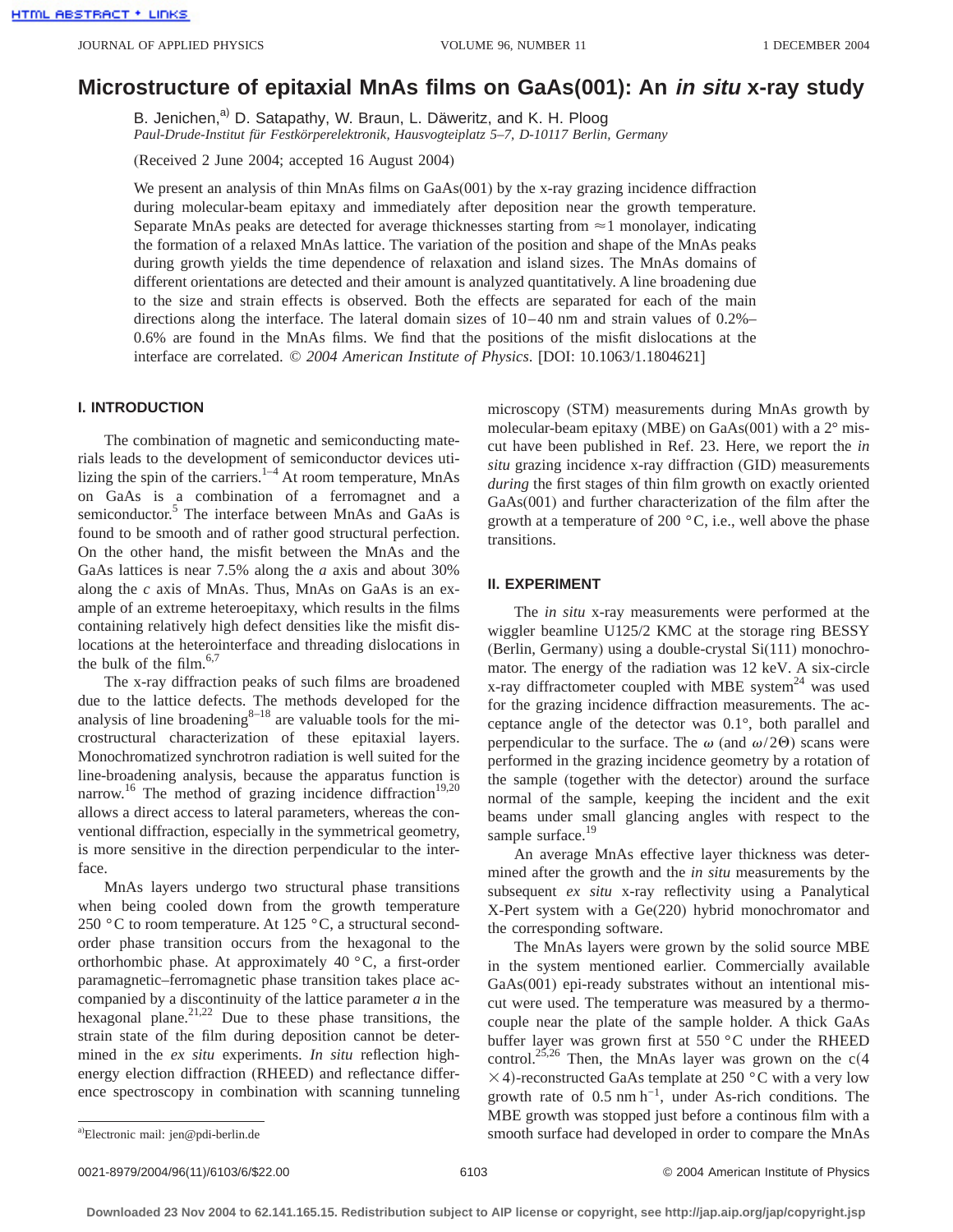

FIG. 1. Atomic force micrograph of the sample surface after the growth was finished, revealing an MnAs island pattern on the GaAs surface.

island sizes measured by the atomic force microscopy (AFM) with the results of the of x-ray measurements. The growth rate was kept constant during the experiment. A comparison of the growth times with the final time and the final layer thickness were used for the determination of the thickness of the growing layer at any time during the growth.

The x-ray GID measurements after the growth were performed at a temperature of 200 °C, in order to prevent the evaporation of As from the walls of the MBE chamber, because the sample environment was not cooled anymore at that time.

#### **III. RESULTS AND DISCUSSION**

The main result of our experiments is the *in situ* observation of the grazing incidence x-ray diffraction peaks *during* the MBE growth, which change their widths and their positions in dependence of the growth time (see Fig. 5). But for a more detailed understanding, we first present some preliminary information about the growth morphology of the MnAs film and the epitaxial relationship between the MnAs and the GaAs(001) substrates.

Figure 1 displays an overview of the surface of our sample seen by the AFM after the growth. We find an island pattern with a size anisotropy. The feature sizes are in the range of about 100–300 nm. The AFM micrograph clearly



FIG. 3. X-ray grazing incidence diffraction curve ( $\omega/2\Theta$  scan, circles) measured at a substrate temperature of 200  $\degree$ C along the GaAs [1 $\overline{10}$ ] direction with the GaAs  $2\overline{2}0$  substrate and the MnAs 00.2 and 00.4 layer reflections (from the domains in *A* orientation). The MnAs 11.0 reflection from the domains in *B* orientation is also visible. The MnAs 00.2 and 00.4 peaks are fitted to the Gaussian functions (solid lines).

reveals, an island formation, but it does not show evidence if the coalescence of the islands has already occurred. Later, we will compare the island sizes obtained by the *ex situ* AFM and by the *in situ* grazing incidence diffraction. The height of the features in the AFM micrograph is 8 nm. From the final film thickness of  $20\pm0.5$  nm obtained by the *ex situ* x-ray reflectivity measurements, we conclude that the trenches do not reach the substrate surface in this AFM micrograph and so the film is probably already closed.

Figure 2 shows a schematic view of the epitaxial relationship of the MnAs layer and the GaAs(001) substrate. At 250 °C, MnAs has the hexagonal NiAs structure, because this temperature is clearly above the second-order phase transition found at 125 °C. The MnAs film orientation with the *c* axis [00.1] parallel to GaAs  $\left[110\right]$  is called the *A* orientation and the *c* axis of the film parallel to GaAs [110] is referred to as the *B* orientation.<sup>27</sup> We find a rather limited amount of *B* domains in the MnAs film and can demonstrate the sensitivity of the grazing incidence diffraction method which, in principle, would allow to analyze the competition between the two orientations during growth.

Figures 3–5 demonstrate the *in situ* measurements  $(\omega/2\Theta \text{ scans})$  of the in-plane MnAs diffraction peaks together with the corresponding substrate reflections performed during and immediately after the growth at substrate temperatures of 250 and 200 °C, respectively. Figures 3 and



FIG. 2. Schematic view of the epitaxial relationship of MnAs on GaAs(001). The *A* and *B* orientations of the MnAs film are shown.



FIG. 4. X-ray grazing incidence diffraction curves  $(\omega/2\Theta \text{ scans, circles})$ measured at a substrate temperature of 200 °C along GaAs [110] with the GaAs 220 and 440 substrates and the MnAs 11.0 and 22.0 layer reflections of the domains in *A* orientation. The MnAs 11.0 and 22.0 peaks are fitted to the Gaussian functions (solid lines).

**Downloaded 23 Nov 2004 to 62.141.165.15. Redistribution subject to AIP license or copyright, see http://jap.aip.org/jap/copyright.jsp**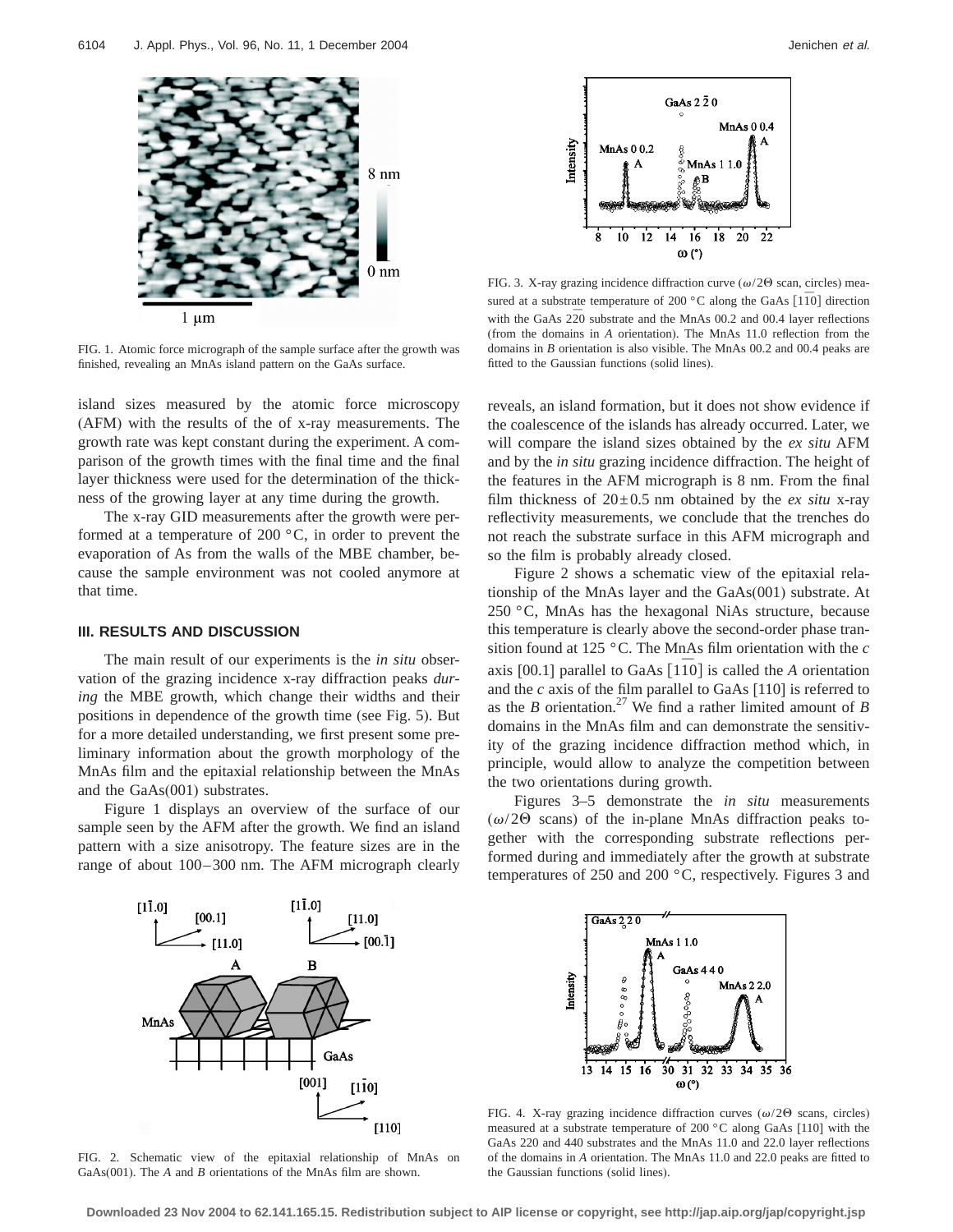

FIG. 5. X-ray grazing incidence diffraction curves ( $\omega$ /20 scans) measured at a substrate temperature of 250 °C along GaAs [110] with the GaAs 220 substrate and the MnAs 11.0 layer reflections during the growth of the MnAs film. The approximate layer thicknesses (island heights) determined from a comparison of the corresponding growth times with the overall growth time and the final layer thickness are indicated. A distinct MnAs 11.0 peak is observed already at an average thickness of  $\approx$  1 monolayer (ML). Both the position and the half width of the MnAs 11.0 peak change with the layer thickness.

4 show all the different reflections we observed in the GID geometry, whereas Fig. 5 demonstrates the *in situ* measurements *during* the MBE growth experiment. The scan represented in Fig. 3 is directed along GaAs [110]. The GaAs 220 substrate and the MnAs 00.2 and 00.4 layer reflections from the *A*-oriented domains are most pronounced. Figure 4 shows the diffraction measurements along GaAs [110] with the GaAs 220, 440 substrate, and the MnAs 11.0, 22.0 layer reflections of the MnAs *A* domains. The detection of several diffraction orders allows for a more detailed analysis of the diffraction curves. We observe a considerable broadening of the MnAs 00.4 peak compared to the MnAs 00.2 reflection (Fig. 3), as well as the broadening of the MnAs 22.0 peak in comparison to the MnAs 11.0 peak (Fig. 4). Gaussian fits (solid lines) were applied to the MnAs peaks. Slight asymmetries are neglected in this work. Despite the small film thickness of  $20 \pm 0.5$  nm, the measurements of the lattice spacings near the growth temperature can be performed using the GaAs lattice as a reference. Combining the data from the MnAs 11.0, 22.0, 00.2, and 00.4 reflections, we obtain the MnAs film lattice parameters parallel to the interface at 200 °C as  $a=3.70$  Å and  $c=5.79$  Å. These values match those measured in the bulk MnAs at the same temperature,  $a=3.70$  Å and  $c=5.77$  Å,<sup>21</sup> i.e., the layer at the final thickness of 20 nm is almost completely relaxed near the growth temperature.

The MnAs 11.0 reflection from the MnAs domains in *B* orientation is also visible in Fig. 3. From the comparison of the integrated intensities of the 11.0 reflections of the *A* and *B* domains in Figs. 4 and 3, respectively, we establish a content of 93.1% of the *A* domains in the layer. In the remaining part of the paper, we consider the *A* domains in more detail.

The main advantage of our experimental setup is the possibility to perform the *in situ* x-ray measurements. Figure



FIG. 6. Lattice parameter *a* as a function of the thickness of the growing layer. The line fitted to the data is an exponential decay function. The inset presents an enlarged plot of the initial phase of the growth. The MnAs films is already fully relaxed at a thickness of  $2.5$  monolayers (ML). The corresponding error bars are smaller than the symbols.

5 shows the  $\omega/2\Theta$  scans taken *during* the MBE film growth. A distinct MnAs 11.0 peak is observed already at an average thickness of  $\approx$  1 monolayer (ML), indicating the formation of the relaxed MnAs islands, which are not coherent on the GaAs substrate lattice anymore. The position and the half width of the MnAs 11.0 peak change. From the peak positions and widths of these scans, the *in situ* values of the average island (domain) sizes and the *a* parameter parallel to the interface can be calculated. The approximate layer thicknesses (island heights) determined by a comparison of the corresponding growth times with the overall growth time and the final thickness are also given in Fig. 5. The thicknesses given in Figs. 6 and 8 are also based on this comparison. Figure 6 contains a plot of the in-plane lattice spacing *a*, parallel to the interface, versus the thickness of the growing layer. During the growth, we observe a further relaxation of this lattice parameter by 1%. The MnAs film is already fully relaxed at a thickness of 2.5 ML.

Now, we consider the determination of the average island (domain) sizes together with the strain in these domains. During the first time of the growth, the thin-growing film probably consists of many separate islands, $^{23}$  which coalesce during a later stage of the film growth. At the boundaries between the originally separate islands, we can expect a higher defect density. These facts support a model of coherently diffracting domains divided by defected regions.

The angular spread of the grazing incidence x-ray  $\omega$ scans of our films is near 1°. The corresponding breadths  $\Delta\omega$ are given in Table I for the 11.0 and the 00.2 reflections. The integral breadths of all the MnAs peaks in the  $\omega/2\Theta$  scans are smaller than those of the  $\omega$  scans, but all larger than that of the apparatus function, which we approximate by a Gaussian of  $0.1^\circ$  integral breadth.<sup>16</sup> In our range of the Bragg angles, the breadth of the apparatus function can be considered to be constant.<sup>18</sup> The peak shapes of the  $\omega/2\Theta$  scans are Gaussian, so that we can subtract the breadth of the apparatus function  $\beta_g$  from that of the measured curve  $\beta_h$  by

$$
(\beta_f)^2 = (\beta_h)^2 - (\beta_g)^2,
$$
 (1)

in order to obtain the breadth  $\beta_f$  of the physically broadened profile.<sup>12,15,28</sup> We assume that the layer consists of coherently diffracting domains separated by areas with a higher defect density.<sup>12,23</sup> These domains are twisted around the surface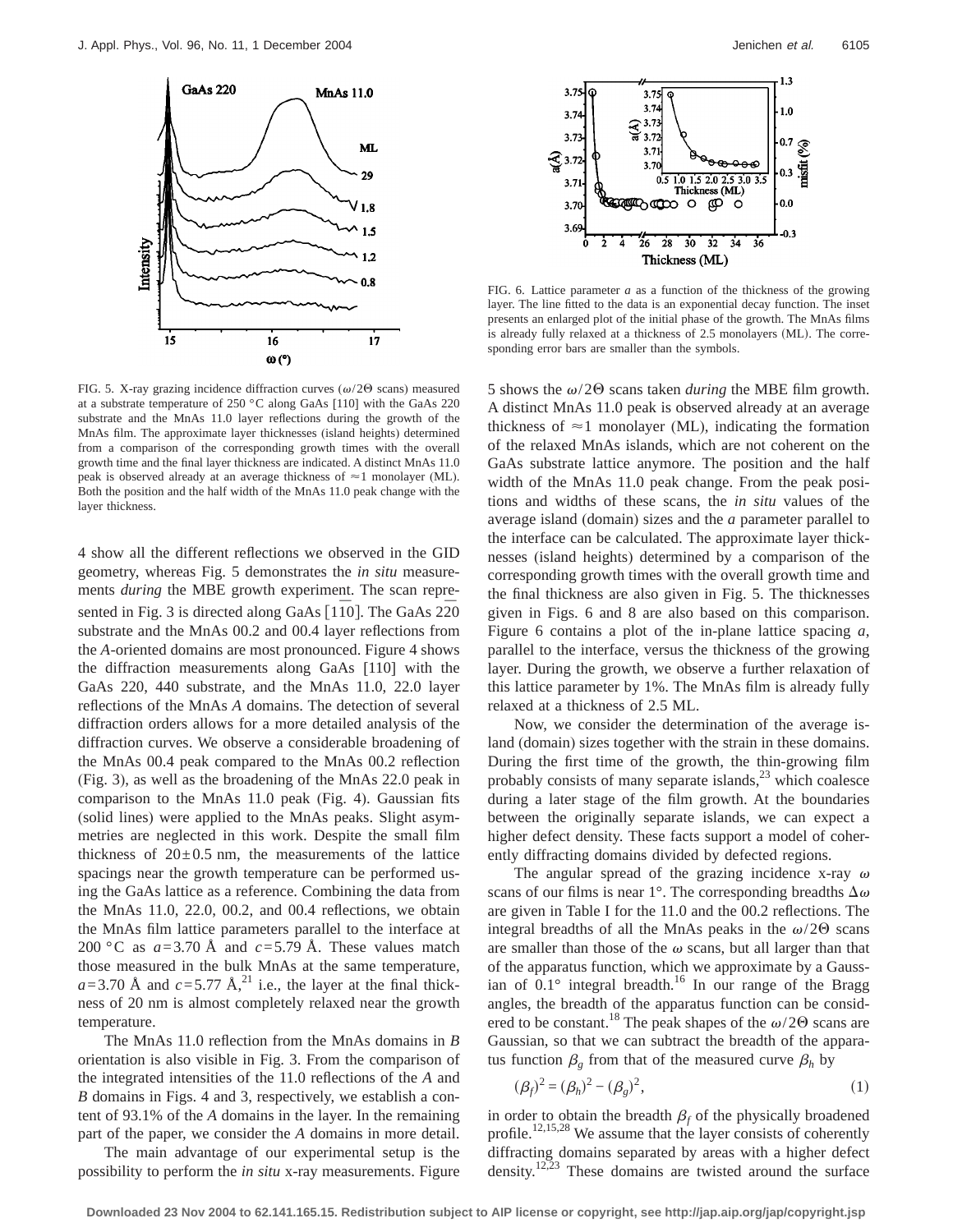Ė

TABLE I. Some microstructural properties of the 20-nm-thick MnAs layer on GaAs(001). The  $\Delta\omega$  are the mosaic spreads of the twist angle of the domains obtained directly from the widths of the  $\omega$  scans across the 00.2 and the 11.0 diffraction maxima. The average domain sizes *l* and strains *e* along two perpendicular directions in the interface between MnAs and GaAs are calculated from the integral breadths of the physically broadened profiles of the  $\omega/2\Theta$  scans. The corresponding correlation parameters  $\gamma$  of the positions of the dislocations are estimated from a comparison with the theory for the randomly positioned dislocations.

| Direction<br>along IF | $\Delta\omega$<br>$\circ$ | (nm) | e<br>$(\% )$ | $\sim$ |
|-----------------------|---------------------------|------|--------------|--------|
| 00.1                  | 0.7                       | 35   | 0.60         | 0.11   |
| 11.0                  | 0.8                       | 12   | 0.22         | 0.03   |

normal by different angles yielding a broad rocking curve in the grazing incidence diffraction.<sup>29–31</sup> The  $\omega$  scans show the orientational distribution of the different diffracting domains. On the other hand,  $\omega/2\Theta$  scans are broadened due to the finite size of the diffracting domains and due to the inhomogeneous deformations inside the domains. In order to separate the size and strain broadening effects, we assume that the integral breadth of the physically broadened profile  $\beta_f$  of our sample consists of the size and strain components  $\beta_s$  and  $\beta_D$ . The size component  $\beta_S$  does not depend on the diffraction angle. The strain component  $\beta_D$  increases linearly with the order of reflection.<sup>12,15</sup> We apply the reciprocal lattice notation:  $|d^*| = 1/d = 2 \sin(\Theta)/\lambda$  is the absolute value of the reciprocal-lattice vector and  $\beta_f^* = \beta_f \cos(\Theta)/\lambda$ .  $\Theta$  is the diffraction angle and  $\lambda$  is the wavelength. The integral breadth of the physically broadened line profile is  $\beta_f(2\Theta)=A/I_0$ , where *A* is the integral intensity and  $I_0$  is the peak intensity of the corresponding maximum.

For a Gaussian peakshape, we have to sum the squares of the two contributions<sup>12,18</sup>

$$
(\beta_f^*)^2 = (\beta_S^*)^2 + (\beta_D^*)^2 = (\beta_S^*)^2 + (2e \cdot d^*)^2,
$$
 (2)

where

$$
e = \beta_D^* / 2d^* = \Delta d/d \tag{3}
$$

is the strain,  $9,17,18$  which can be interpreted as a variation of the *d* spacing within the domains. A Gaussian stress distribution was assumed. According to (2), the plot of  $(\beta_f^*)^2$  over  $(d^*)^2$  should give a straight line<sup>13,18</sup> Such a plot, as shown in Fig. 7, is a Williamson-Hall (WH) plot in a reciprocal-lattice representation. We could measure only two orders of reflections in the grazing incidence diffraction geometry. The intersection with the ordinate axis leads to  $\beta_{S}^*$ . It yields the size

$$
l = 1/\beta_S^*.\tag{4}
$$

(see Table I). This is the volume-weighted size of an average domain (or island) in the direction of the diffraction vector, which is in our case, parallel to the interface. The strain *e* is obtained from the slope of the WH plot. The results are summarized in Table I.

Figure 8 shows the in-plane domain (island) size *l* in dependence of the thickness of the growing layer. For thin layers, we expect the MnAs islands on the GaAs surface and for thicker layers, the x rays probe a domain size. The domain sizes were calculated using Eq. (4), assuming that the strain *e* (3) remains constant during the growth. This assumption holds for the film thicknesses above 2.5 monolayer (ML, full relaxation, see Fig. 6), but even for lower thicknesses, the error is increased only by  $\approx 2\%$ . The average island sizes measured here by the *in situ* x-ray diffraction during the MnAs growth on exactly oriented GaAs(001) are of the same order of magnitude as the island sizes obtained by the STM in Ref. 23, for the growth on GaAs(001) with a 2° miscut (after the growth interruption and transferring of the quenched sample to the STM chamber).

For a more detailed analysis of the integral breadths of the MnAs peaks, we used the program BREADTH,<sup>17</sup> which calculates the domain sizes and the strain. Figure 9 shows, as a result of this program, the volume-weighted distribution function (circles) of the size *l* along MnAs [00.1]. The line is a fit by a lognormal function. The width of this function gives information about the range of sizes, which we can expect for an average size of  $35 \text{ nm} \pm 10 \text{ nm}$ . In principle the shape of the distribution function can be related to the



FIG. 7. Williamson-Hall plot in the reciprocal-lattice representation for the Gaussian line profiles.  $d^*$  is the reciprocal-lattice vector and  $\beta_f^*$  $=\beta_f \cos(\theta)/\lambda$ , where  $\beta_f$  is the integral breadth of the physically broadened profile.



FIG. 8. Average in-plane domain size *l* vs the layer thickness measured in the monolayers (ML) during the growth. The size was calculated according to Eq. (4).

**Downloaded 23 Nov 2004 to 62.141.165.15. Redistribution subject to AIP license or copyright, see http://jap.aip.org/jap/copyright.jsp**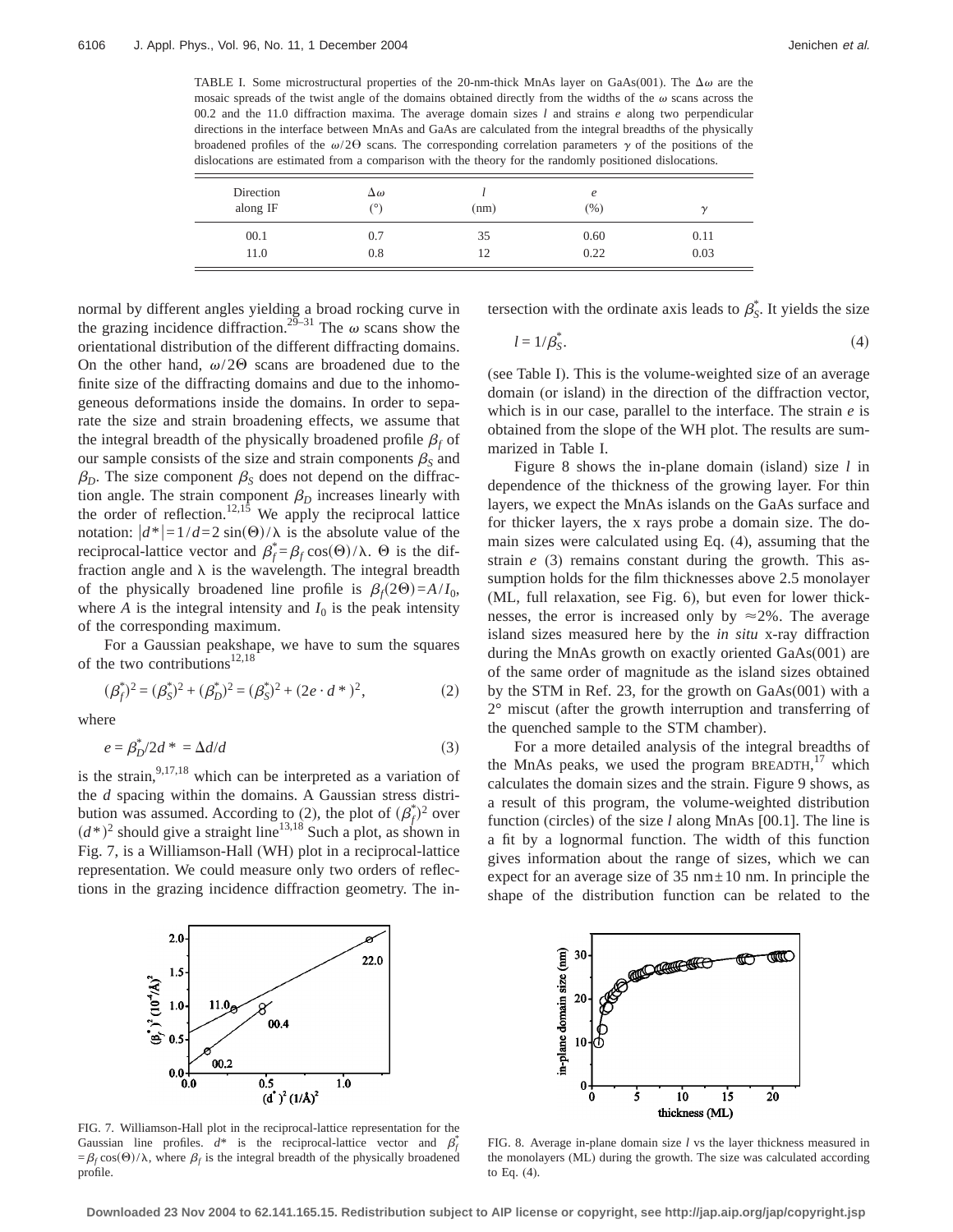

FIG. 9. Volume-weighted distribution function (circles) along MnAs [00.1]. The line is a fit by a lognormal function. This function demonstrates the possible fluctuations of the domain sizes.

growth mode of the film. $^{32}$  As expected for the Gaussian line profiles, the hook effect occurs in the Warren-Averbach method, i.e., for small sizes, the probability *p* falls below zero. $12,17$  This has no physical meaning, and so the probability *p* is set to zero in this range. For our sample, this could point to a minimal domain size *l* along MnAs [00.1] of about 10 nm.

The feature sizes on the AFM micrograph, shown in Fig. 1, are in the range of about 100–300 nm, i.e., they are larger by a factor of 10, compared with the domain size given in Table I. This indicates that the coalescence of islands has already taken place during the final stage of the growth. The x-ray measurement is probably probing the size of the originally separate islands.

Apart from the size of the coherently scattering domains, we can discuss also the origin of the strain. This can be done by considering in more detail the influence of the misfit dislocations and their periodical arrangement in the two perpendicular directions along the interface. We assume for the analysis of the scans along GaAs[110] and MnAs[11.0], shown in Fig. 4, that the strain is mainly due to the misfit dislocations with the dislocation lines parallel to the *c* axis of the MnAs lattice. These dislocations are quasiperiodically arranged edge dislocations.<sup>6,26</sup> The absolute value of their Burgers vector is  $|b|=a=0.37$  nm. We have measured an inplane lattice-parameter change due to the misfit relaxation  $\Delta a/a = -0.075$ , i.e., the MnAs layer is almost completely relaxed on the GaAs substrate. The linear density of the misfit dislocations due to this relaxation can be calculated by  $33$ 

$$
\rho = (|\Delta a/a|)/b. \tag{5}
$$

We obtain  $\rho$ =0.2/nm, i.e., the average distance between the dislocations is near 5 nm. For the randomly positioned dislocations at the interface, the halfwidth of the diffraction curve in the reciprocal-lattice notation can be estimated as  $\beta_{\text{rand}}^* \approx Qb\sqrt{\rho/t} = Q\sqrt{|\Delta a/a| (b/t)}^{34}$  Here,  $Q=2\pi d^*$  is the scattering vector and  $t \approx 20$  nm is the thickness of the epitaxial layer. For the [11.0] reflection, we get  $\beta^*_{rand} = 0.123 \text{ Å}^{-1}$ . The widths observed in the experiment are considerably lower. We measured  $\beta_D^*$ =0.0041 Å<sup>-1</sup> (obtained from Fig. 7 for the same reflection). Taking into account the correlations in the positions of the dislocations leads us to narrower peak widths.<sup>34</sup> The ratio  $\beta_D^*/\beta_{\text{rand}}^*$  yields the correlation parameter  $\gamma \approx 0.03$ , which describes the fluctuations of the number of

dislocations:  $\gamma = \langle (\Delta \rho)^2 \rangle / \rho$ , here,  $\Delta \rho$  is the variation of the mean number of dislocations in some interval.<sup>34</sup> This small value of  $\gamma$  indicates that the defects are well correlated in the position (see also Table I). Superstructure satellites due to the periodic arrangement of the dislocations were observed along the 11.0 direction. $^{26}$ 

In the perpendicular direction, i.e., along the MnAs *c* axis, a coincidence lattice is observed:  $6.7$  every fourth  $\{00.2\}$ MnAs plane fits every sixth {220} GaAs plane forming a commensurate interface region. This 4/6 ratio reduces the lattice mismatch from 30% to about 5%. The deviation from the exact coincidence is accomodated by the defects characterized by two additional MnAs{00.2} planes connected to two additional GaAs{220} planes in one coincidence lattice mesh [see Fig. 2(c) in Ref. 6], the so-called extended secondary dislocations. The remaining misfit is released, if such an extended dislocation is placed in every third unit of the coincidence lattice, i.e., every 3.42 nm. These extended dislocations lead to an inhomogeneous deformation field near the interface, similar to the real dislocations observed in the perpendicular direction, causing the broadening of the x-ray diffraction peaks. We define formally an effective Burgers vector *b* of such an extended dislocation. The absolute value of its component along the interface is  $|b_{\text{IF}}| = c_{MnAs}$  $-a_{GaAs}/\sqrt{2}=0.171$  nm. Then, we get for the [00.4] reflection a value of  $\beta^*_{\text{rand}} = 0.09 \text{ Å}^{-1}$ . Our own measurements give a value of  $\beta_D^* = 0.01 \text{ Å}^{-1}$  for the same reflection. The ratio  $\beta_D^* / \beta_{\text{rand}}^*$  yields a correlation parameter  $\gamma \approx 0.11$  for the extended dislocations, which are superimposed onto the coincidence lattice. This value is larger than for the 11.0 direction, i.e., the defects are less correlated, the relative position fluctuations are larger. No superstructure satellites were observed along the  $00.1$  direction.<sup>26</sup>

#### **IV. SUMMARY**

In conclusion, we have performed an *in situ* microstructural analysis during and after the MBE growth of a MnAs film on GaAs using the grazing incidence diffraction of x-rays. A separate MnAs peak was detected for an average thickness of  $\approx$  1 ML and above, indicating the formation of a relaxed MnAs lattice. We determined the final content of *A*and *B*-oriented domains, evaluated directly the angular spread of the twist angle of the *A* domains, and measured both the lateral lattice parameters of the MnAs film near the growth temperature. A fully relaxed layer was found at the final thickness of about 20 nm. We determined the island (domain) sizes and the lateral lattice parameter *in situ* during the epitaxial growth, measured the strain inside the domains, and found estimates for the correlation parameters  $\gamma$  of the dislocation arrays. We established a full relaxation already for an average thickness of the growing MnAs film as small as 2.5 ML. The coalescence of the originally separate islands was observed at the final stage of the epitaxial growth.

### **ACKNOWLEDGMENTS**

The authors thank V. M. Kaganer and A. Trampert for the critical reading of the manuscript and the helpful discussions, and X. Guo for his support during the experiments.